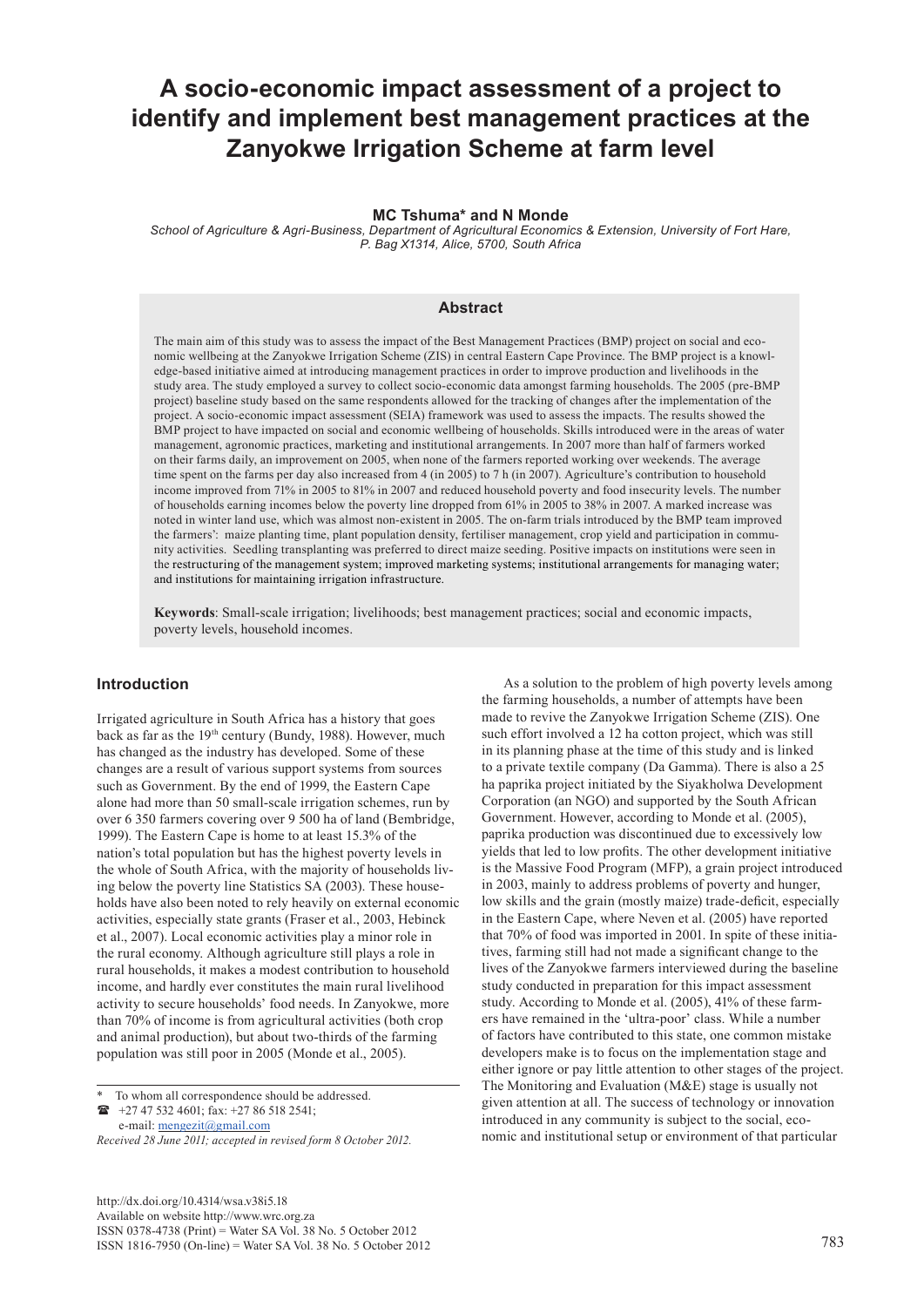community. Moreover, the main objective of development is to improve the social and economic well-being of the people targeted for the intervention. It is therefore important to assess the impact in order to ascertain whether this objective is being achieved or not.

In 2004, the University of Fort Hare, in collaboration with the University of Pretoria and Zakhe Agricultural College in KwaZulu-Natal (KZN), introduced a Best Management Practices (BMP) project at ZIS, with funding from the Water Research Commission (WRC). The main goal of the project was to introduce management practices and technologies that would improve the performance of the scheme. The years 2006 and 2007 were dedicated to the testing of technologies to address priority constraints limiting crop production identified by farmers. This paper reports on a study undertaken to analyse the socio-economic impact of the technologies and practices introduced by the BMP team at ZIS.

The main objectives of the impact assessment study were to:

- Assess the impact of the BMP project on social status of the farmers at ZIS
- Assess the impact of the BMP project on economic status of the farmers at ZIS
- Assess the impact of the BMP project on the socio-economic status of the surrounding communities

# **Methodology**

#### **Brief description of study area**

The Zanyokwe Irrigation Scheme is located in the Amahlathi Local Municipality, at the foot of the Amatola Mountains, about 30 km west of King William's town in the Eastern Cape Province, South Africa. It is one of the three largest irrigation areas in the upper Keiskamma and Tyume river catchments and occupies 635 ha of land. According to Yokwe (2005), the scheme is made up of 66 individual small farms, ranging in size from 0.5 to 10 ha and directly benefits about 402 households settled around the irrigation scheme. The farms are associated within 6 villages, namely, Zingcuka, Kamma-Furrow, Nqumeya, Zanyokwe, Lenye and the Burnshill settlements. Of the 635 ha of land under the scheme, only 534 ha are irrigated and used for crop production and consist of relatively small plots scattered between lower Nqumeya in the east and Kamma-Furrow in the west. The remaining portion of the land is unused, because the Uvimba Development Bank has not been able to provide credit for inputs and maintenance of the pumping equipment, due to significant budget cuts, as argued by Ntsonto (2005). The scheme is in a semi-arid region with average annual rainfall of 590 mm. Its soils are complex and varied, with a substrate consisting of shale, mudstone and finetextured sandstone, with dolerite sills and a dyke that cover extensive areas, particularly in the extreme northern and southern sections (Van Averbeke et al.*,* 1998).

#### **Framework of analysis**

This impact study made use of the socio-economic impact assessment (SEIA) framework recommended by the Commonwealth of Australia (2005). The SEIA framework provides a range of options for assessing social and economic impacts and advises on appropriate methods for particular situations. SEIA is a useful tool to help understand a potential range of impacts

of a proposed change and the likely response of those impacted if the change occurs (Commonwealth of Australia, 2005). It can be used to assess impacts of a wide range of types of change. The SEIA framework consists of 3 phases, namely, scoping, profiling and assessing the impacts.

#### **Methods of data collection and analysis**

A socio-economic survey was used to collect data using a semi-structured questionnaire. Data were collected during November 2007 from 47 farmers. A situation analysis was carried out in 2005 among 68 farmers and for the impact assessment study the aim was to interview the same farmers. However, only 47 of these farmers could be interviewed, as the rest had either relocated or discontinued farming for reasons such as having no access to water.

For the purposes of this study, the unit of analysis was the farming household and consisted of all of the people residing in a single homestead, and sharing resources and activities, whether they were related or not. However, to determine impacts on livelihoods and incomes, household members residing elsewhere but getting a share from the incomes of the rural households were considered in the analysis. This is because dependence on farm income represents another form of expenditure for the farming household.

During the scoping phase, the goals and boundaries of the assessment were established together with the beneficiaries. Community participation at this stage was sought in order to assist in identifying the issues of real concern. The aim of this scoping phase was to determine the following:

- Time and resources available for the SEIA
- Groups who are potentially impacted
- Key impacts of interest
- Process and methods to be used for the SEIA

During the profiling stage, the researchers and project participants met with the intention to identify the following issues:

- Types of activities to be undertaken, by whom and when
- Methods of contacting people, so that they can provide data about potential impacts
- Geographical location of groups who may be impacted
- Proportion of the group likely to be affected

Direct impacts of a change are felt by those individuals or groups directly engaged in the activity being affected (Common Wealth of Australia, 2005). Direct social and economic impacts may include changes to production output, employment availability, household income, changes to cost of doing business, household food resources, and working conditions, e.g. hours worked, psychological wellbeing and social services. Therefore, in order to assess direct socio-economic impact, data were gathered on those identified as potentially affected by the project over a period of time, to establish a baseline level and rate of change in key variables, as well as the level and nature of potential impacts of the project on those affected.

To determine the project's impact on livelihoods, income and expenditure were used as the main measures, taking the 'adult equivalent' (AE) as a unit of analysis, to provide a more accurate reflection of living standards. As suggested by Shinns and Lyne (2002), the AE value was determined using the following formula:

No of  $AE = (No.$  Adults + 0.5 Children)<sup>0.9</sup>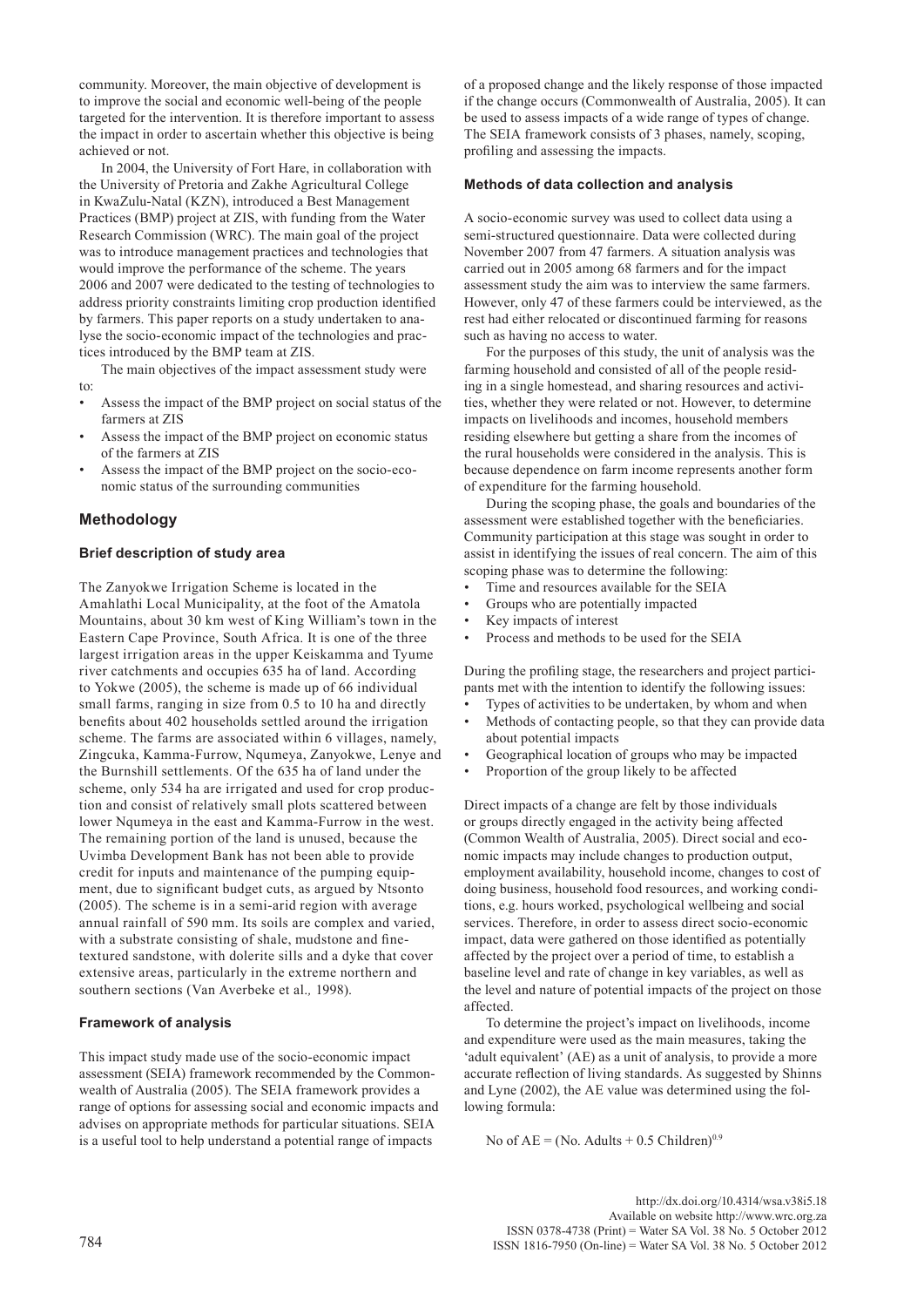#### where:

No. of  $AE$  = number of adult equivalents in the household, No. of adults = number of household members aged 15 years or older,

No. of children = number of household members younger than 15 years old.

The amount of income each AE receives was then measured against the Poverty Datum Line (PDL), defined by Frye (2005) as the required level of personal income matching the monetary value of a set number of items, based on a strict calorific count, the absence of which has been decided by the quantifier as constituting poverty. In this case, the PDL for the year 2000, of R593.00 per capita per month (Statistics SA and National Treasury, 2007), was used to determine if income per AE was enough to meet basic needs. This figure was then adjusted using the relevant consumer price indices (CPIs) to obtain the current PDL value of R720.73, as proposed by Woolard and Leibrandt (2006). As income is the main factor affecting livelihoods, understanding the 'real income' for each household gives and indication of the livelihoods of the Zanyokwe farmers.

# **Results and discussion**

#### **Technologies and practices introduced at ZIS and the adoption rates amongst farming households**

From 2005 to 2008, a number of technologies and practices were introduced at ZIS. Table 1 shows the technologies and practices introduced as well as the proportion of farmers who adopted them. Most farmers adhered to correct cropping calendars and

| Table 1<br>Practices and technologies introduced and adopted at<br>Zanyokwe (n= 47) |                                         |                                               |
|-------------------------------------------------------------------------------------|-----------------------------------------|-----------------------------------------------|
| <b>Name of Technology/Practice</b>                                                  | <b>Farmers</b><br>who<br>adopted<br>(%) | <b>Farmers</b><br>who did<br>not adopt<br>(%) |
| Low-cost irrigation practice                                                        | 70.2                                    | 29.8                                          |
| Wetting front detectors                                                             | 36.2                                    | 63.8                                          |
| Best times to irrigate                                                              | 91.5                                    | 8.5                                           |
| Introduction of crops that have demand                                              | 14.9                                    | 85.1                                          |
| Cropping calendar                                                                   | 97.9                                    | 2.1                                           |
| Correct time of planting                                                            | 97.9                                    | 2.1                                           |
| Use of certified seeds                                                              | 91.5                                    | 8.5                                           |
| Correct plant population                                                            | 87.2                                    | 12.8                                          |
| Integrated pest management                                                          | 93.6                                    | 6.4                                           |
| Correct rates of herbicides and fertilisers                                         | 91.5                                    | 8.5                                           |
| Use of no-till planter                                                              | 53.2                                    | 46.8                                          |
| Introduction of new maize cultivars                                                 | 38.3                                    | 61.7                                          |
| Land use intensity at all seasons                                                   | 76.6                                    | 23.4                                          |
| Keeping of records                                                                  | 70.2                                    | 29.8                                          |
| Better leadership                                                                   | 66.0                                    | 34.0                                          |
| Conduct of meetings                                                                 | 70.2                                    | 29.8                                          |
| Legal and registered structure                                                      | 36.2                                    | 63.8                                          |
| Facilitation and formation of WUA                                                   | 91.5                                    | 8.5                                           |
| Marketing - collective action                                                       | 83.0                                    | 17.0                                          |
| Formal contracts                                                                    | 8.5                                     | 91.5                                          |
| Exposure on marketing                                                               | 68.1                                    | 31.9                                          |
| Better access to input and output markets                                           | 34.8                                    | 65.2                                          |



*Figure 1 Average time spent by farmers in fields per day (n= 47)* 

time of planting, and also made use of certified seeds, as well as correct application rates of fertilisers and herbicides. More than half of respondents indicated improvements in land use intensity (Table 1). An improvement was also noticed in the management of water as reflected by the fact that about 92% of farmers mentioned that they irrigated at the right times, since the introduction of the BMP project. Before the project, most farmers used to irrigate at any time of the day, even when it was too hot. The BMP team discouraged this practice and the farmers adopted the habit of irrigating in the mornings and afternoons.

#### **Impact of the BMP project on social status of households**

#### *Impact on time spent on farming activities*

One of the new practices introduced at ZIS was the correct cropping calendar, adopted by almost 98% of farmers at ZIS. As was the case in 2005, more than 90% of the household heads identified themselves as full-time farmers. The only difference between the results of the 2007 and 2005 studies was the change in the reported number of days and hours worked in the fields. More than 50% of heads of households worked daily in the field in 2005 but very few farmers worked over weekends. The rest of the farmers worked 4–6 days per week. In terms of number of hours spent in the field per day, this study found that 32% of the farmers spent 7 h/day, with 23% and 17% allocating 6 h/day and 5 h/day to their fields, respectively (Fig. 1).

A number of studies, such as those by Fraser et al. (2003) and Hebinck et al. (2007), have demonstrated how farming in the Eastern Cape and other areas of South Africa is slowly losing importance as a source of livelihood. This is largely because of households' increased reliance on social grants (such as old age grants and child grants) as a main source of income in most rural areas of South Africa. The existence of such external sources of income has led most farmers in the province to devote less time to farming. However, the implementation of the BMP project in the study area has reversed this tendency. More than 80% of farmers spent more time in their fields in 2007 than they did 3 years previously (Fig. 2). Only 18%of farmers reported spending less time in their fields than before.

#### **Impact of the BMP project on the economic status of farming households**

#### *Impact on crop production*

In 2007, farmers were still involved in the production of the same crops as identified in 2005. Of the 11 crops and vegetables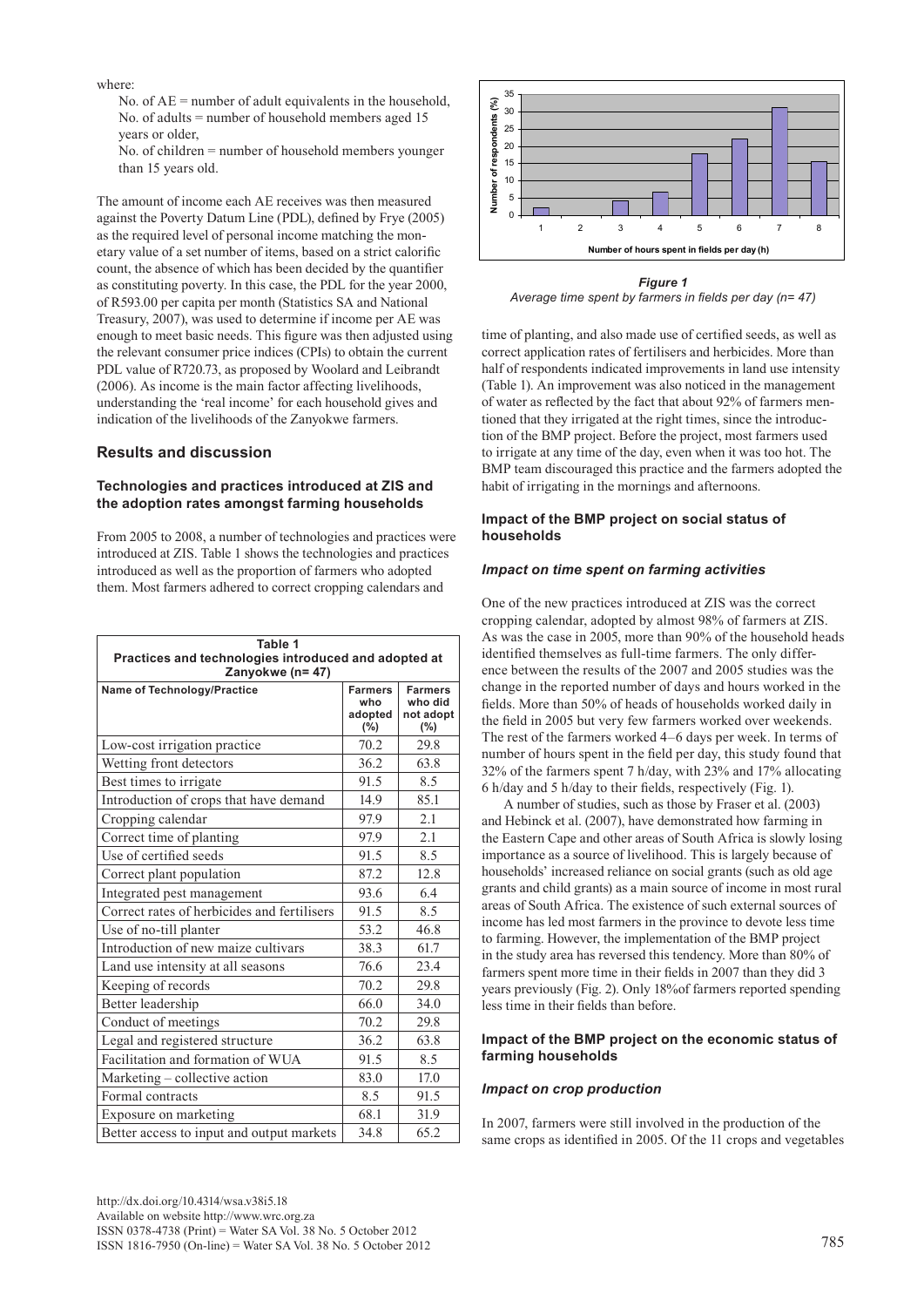

*Figure 2 Time spent in the field compared to 3 years ago (n= 47)* 



*Figure 3 Crops grown by farmers at ZIS in 2007 (n= 47)* 

identified, cabbages and butternut were produced by a larger proportion of farmers, as demonstrated in Fig. 3. In addition, only four crops, maize (60%), cabbages (78%), butternut (76%) and potatoes (50%) were produced by at least half the respondents. Chillies (7%) were the least produced crop followed by peas (13%) and onion (15%). Although no new crops were introduced, changes were identified in the cropping pattern at Zanyokwe: a decrease in the number of farmers producing maize and increase in the number of farmers producing butternut. Only 40% of farmers produced butternut in 2005 compared to more than 75% in 2007. This major change is a result of the adoption of the best management practices introduced by the BMP project team. The BMP team encouraged the farmers to view farming as a business, and to focus on those products that bring highest returns. As farmers were not earning much money from maize production, most of them decided to switch from maize to butternut production since those who were already involved in this product were getting good returns.

#### *Impact on land use intensity*

In terms of the proportion of land allocated to the main crops and vegetables mentioned above, there was no change in the case of maize. The land size allocated to this crop ranged from 0.5 to 2.5 ha, as was the case in 2005, with an average of 0.6 ha. However, a major change was noted for cabbage and butternut, with acreage almost doubling for both crops between 2005 (0.5 ha) and 2007 (0.9 ha).

A change in land use intensity was also observed. Table 2 shows the proportion of land in use in winter as well as the number of farmers cultivating those portions: 45% of farmers cultivated half of the land. Just under a quarter (24%) of farmers cultivated all of the land that they own or have access to, and 20% made use of just a quarter of their land. This represents a major improvement on the level of land use in the 2005 winter season, which was virtually zero.

| Table 2<br>Number of farmers who cultivated their land<br>during winter in 2007 ( $n = 47$ ) |                   |  |
|----------------------------------------------------------------------------------------------|-------------------|--|
| <b>Proportion of land cultivated</b>                                                         | No of farmers (%) |  |
| All land cultivated                                                                          | 24                |  |
| 75% of land cultivated                                                                       | 11                |  |
| 50% of land cultivated                                                                       | 45                |  |
| 25% of land cultivated                                                                       | 20                |  |
| TOTAL                                                                                        |                   |  |

| Table 3<br>Sources of income and their contribution to household<br>income in 2007 (n= 47) |                     |                            |      |
|--------------------------------------------------------------------------------------------|---------------------|----------------------------|------|
| Income source                                                                              | Average<br>(R/AE/M) | Proportion<br>Range<br>(%) |      |
| <b>External sources</b>                                                                    |                     |                            |      |
| Salaries and wages                                                                         | 70.52               | $173.54 - 516.91$          | 4.9  |
| Old age pension                                                                            | 79.29               | $120.42 - 499.68$<br>5.5   |      |
| Child grant                                                                                | 50.94               | 3.5<br>$34.71 - 184.67$    |      |
| Remittances                                                                                | 46.16               | $21.56 - 500.00$           | 3.2  |
| Disability grant                                                                           | 22.52               | $20.60 - 249.84$           | 1.6  |
| <b>Total external</b>                                                                      | 269.43              |                            | 18.7 |
| <b>Internal sources</b>                                                                    |                     |                            |      |
| Trade                                                                                      | 1.45                |                            | 0.1  |
| Agriculture <sup>1</sup>                                                                   |                     |                            |      |
| Cabbage                                                                                    | 620.04              | $65.37 - 12.708.33$        | 43.1 |
| <b>Butternut</b>                                                                           | 295.85              | 20.5<br>$20.39 - 5935.86$  |      |
| Maize                                                                                      | 93.15               | $29.27 - 496.83$           | 6.5  |
| Potato                                                                                     | 69.03               | $4.30 - 504.95$            | 4.8  |
| Other crops <sup>2</sup>                                                                   | 90.21               | $3.18 - 23083$<br>6.3      |      |
| 1 1 68.28<br><b>Total agricultural</b>                                                     |                     |                            | 81.2 |
| income                                                                                     |                     |                            |      |
| <b>Total internal</b>                                                                      | 1 169.73            |                            | 81.3 |
| <b>Total household</b>                                                                     | 1 439.16            | $126.88 -$<br>100          |      |
| income                                                                                     |                     | 13 520.17                  |      |

*1 Agriculture in this case is only limited to crop production 2 Other crops referred to include beans, peas, carrot, beetroot, spinach and onions*

# *Impact on livelihoods of farming households*

When asked whether there had been any improvement in farm incomes over the 3-year period from 2005 to 2007, 82% of farmers acknowledged an improvement. In addition, the majority of respondents (74%) indicated that there was an improvement in their general economic wellbeing. (Economic well-being in this context refers to the state of households being healthy, happy, or prosperous. All these states depend on a number of factors such as family characteristics, resources of farm households, production and employment levels, and the ability of income to meet consumption, savings, and other household needs.) However, there appeared to be no change with regard to the various kinds of livelihood strategies employed by the farming households at ZIS. These households still survive on both farming and non-farming activities. As revealed by the 2005 situation analysis, farming activities still make a major contribution to household income. The contribution (average incomes earned by 1 person (adult equivalent) per household per month) of different livelihood activities to household income are shown in Table 3. The average total household income was R1 439.16, ranging from R126.88 to R13 520.17. In 2005 the average monthly household income was not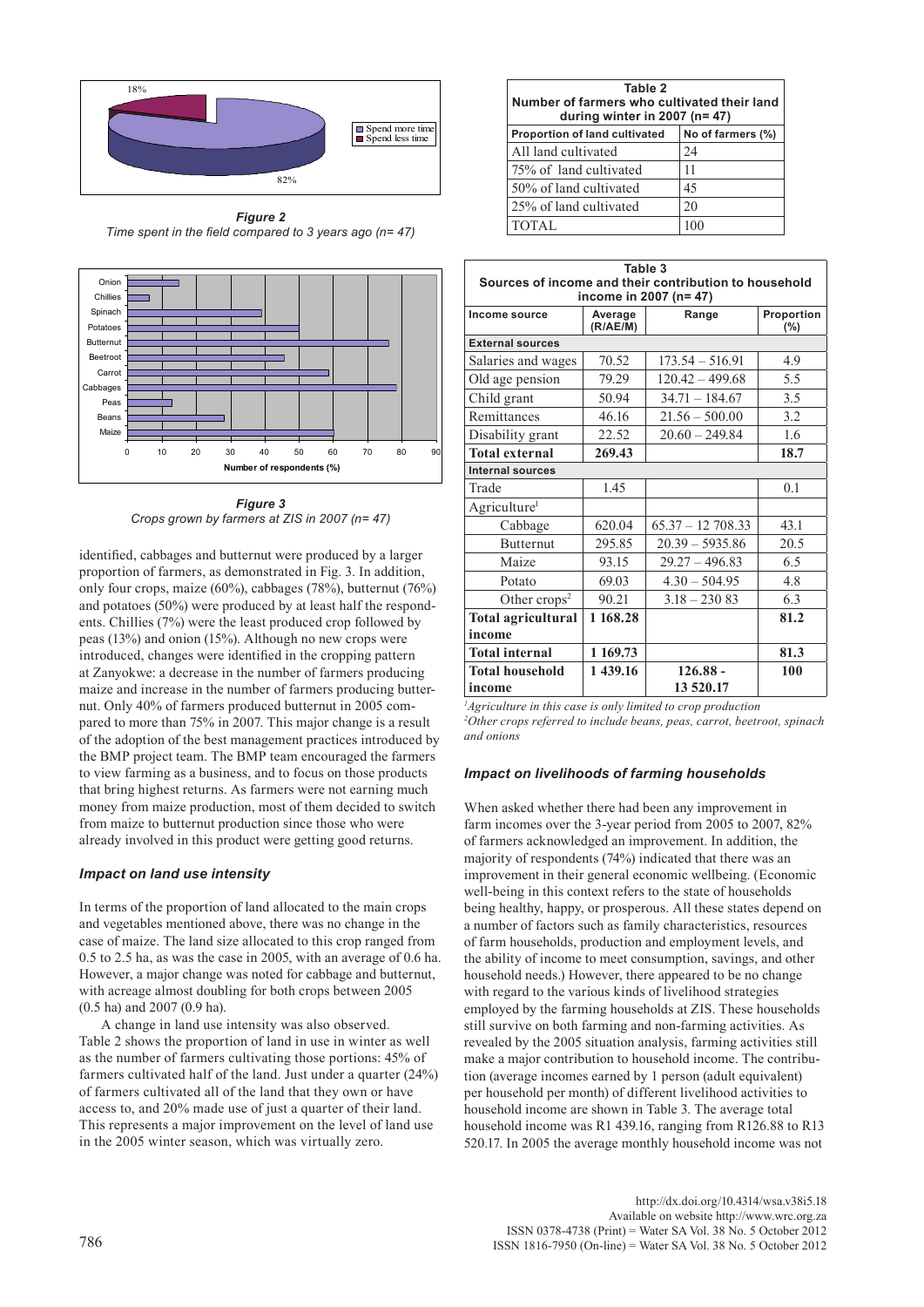| Table 4<br>Categorisation of households in ZIS into poverty classes<br>in 2005 and 2007 (n= 47) |                        |                            |                        |                                   |  |
|-------------------------------------------------------------------------------------------------|------------------------|----------------------------|------------------------|-----------------------------------|--|
| Poverty                                                                                         | 2005 data ( $n = 61$ ) |                            | 2007 data ( $n = 47$ ) |                                   |  |
| class                                                                                           | No. of<br>households   | Proportion<br>of total (%) | No. of<br>households   | <b>Proportion</b><br>of total (%) |  |
| Ultra-poor                                                                                      | 45                     | 41.0                       |                        | 8.5                               |  |
| Poor                                                                                            | 12                     | 19.7                       | 14                     | 29.8                              |  |
| Non-poor                                                                                        | 24                     | 39.3                       | 29                     | 61.7                              |  |
| <b>Total</b>                                                                                    | 61                     | 100.0                      | 47                     | 100.0                             |  |

even half (R593.24) of this figure. Agriculture contributed 81% of household income, compared to 71% in 2005. It is common, especially in the Eastern Cape, for non-farming activities to contribute more to household income than farming activities, even for irrigators (Fraser et al., 2003, Hebinck et al., 2007). However, this is not the case at the ZIS, as farming, especially crop production, is the main livelihood strategy and contributes significantly to household income.

The most commonly grown crops at ZIS were cabbages (37 farmers) butternut (36 farmers), maize (29 farmers) and potatoes (22 farmers). Their contribution to household income was also in that order. Cabbage made a significant contribution (43%) to household income followed by butternut (21%) (Table 3). Maize and potatoes contributed less than 10% each, at 7 and 5%, respectively. The average land area allocated to cabbage  $(0.56 \text{ ha})$ , butternut  $(0.64 \text{ ha})$  and maize  $(0.59 \text{ ha})$  was slightly larger than half a hectare (0.6 ha), while potatoes were planted on an average land area of 0.3 ha.

#### *Impact on poverty status of households*

In 2005 a large number (61%) of households were found to earn incomes lower than the PDL. By 2007, this figure had dropped to 38% (Table 4), which indicates a major improvement in the poverty status of households. The number of ultra-poor households had dropped from 41% to 8.5%, indicating an improvement in the household incomes of this poverty class.

#### **Impact of on-farm trials**

It is important to analyse the reasons for increased production, which led to improvements in household incomes and a decrease in the level of poverty identified above. The main reason for this positive change was the introduction of agronomic practices by the BMP team. The agronomy team introduced 3 seasons of on-farm trials from 2005/06 to 2007/08. During this period, they monitored the impacts on farmer cropping practices and changes in the cropping systems in Zanyokwe; these are identified below.

#### *Knowledge gained*

Qualitative analysis of the impact of information days held in each of the three seasons indicated that farmers gained knowledge on fertiliser management, varietal evaluation, planting time and plant population. From the trials, farmers realised that late planting, poor choice of cultivars and inadequate fertiliser application were some of the factors resulting in the poor crop yields obtained in the scheme. Farmers and extension officers also noted the benefits of proper agronomic practices, as evidenced by higher yields obtained with hybrid varieties, optimum fertiliser rates and timely planting, as

well as optimum plant population densities. The feedback workshops at the end of each season on the findings of agronomic trials were appreciated by farmers, as they indicated better yields and higher returns with the agronomic practices applied.

#### *Adoption of maize hybrid varieties*

The monitoring exercise on factors affecting crop production conducted during the 2005/06 summer season revealed that open-pollinated varieties (Sahara and Kalahari) were among the popular maize varieties grown by farmers on the scheme. Exploratory trials were then designed to demonstrate the superiority of hybrid varieties over open-pollinated varieties (OPVs) under irrigated conditions. The superiority of the hybrids became apparent to farmers at information days held in 2006. The varietal evaluation trials showed that the new hybrids, such as DKC 61-25, could yield as much as 5 t/ha more grain than OPVs. In the 2006/07 season it was noted that only one farmer still grew Sahara maize, while the rest of the farmers had switched to hybrids, DKC 61-25 or Pannar 6480. Thus, farmers continued producing maize but switched to different cultivars.

#### *Improved maize planting time*

The situation analysis conducted by Monde et al. (2005), as well as the monitoring exercise for the 2005/06 season, revealed that late planting of maize was a common occurrence. In that season, the earliest planting was done on 18 December 2005 and the latest on 16 March 2006. Reasons cited for the delay in planting included a shortage of tractors and untimely supply of inputs. Trials conducted to evaluate the effect of planting time on maize grain yield clearly demonstrated to the farmers that this was one of the major cause of low yields obtained from maize in the scheme. There was a remarkable improvement in the timing of planting operations during the 2006/07 and 2007/08 seasons. In both seasons all planting was completed by mid-December. Timely planting also meant that farmers were able to prepare ahead and on time for the subsequent winter season as they could harvest their maize earlier.

# *Improvement in plant population densities*

One major problem that was observed during the 2005/06 monitoring study was the low plant stands of maize and butternut. Maize stand increased from a mean of 23 000/ha in 2005/06 to a mean of 37 667/ha in 2007/08. In 2005/06, butternut stands were well below 10 000 plants/ha due to the wider spacing used, poor irrigation management and late weed control. One of the case-study farmers expressed great concern about the large fruit size and decided to experiment with possible ways to reduce fruit size while optimising total yield. In 2006/07 he reduced the in-row spacing from 0.7 m to 0.4 m with great success. Fruit size was greatly reduced and he managed to sell most of his crop, and also avoided large expenditures on labour for grading.

#### *Improved fertiliser management*

The situation analysis further revealed that poor management of fertilisers was one of the factors contributing to the observed low yield of the scheme. Fertiliser management for butternut showed improvement, with farmers applying an average of 69 kg N/ha in 2006/07 compared to 58 kg N/ha in 2005/06.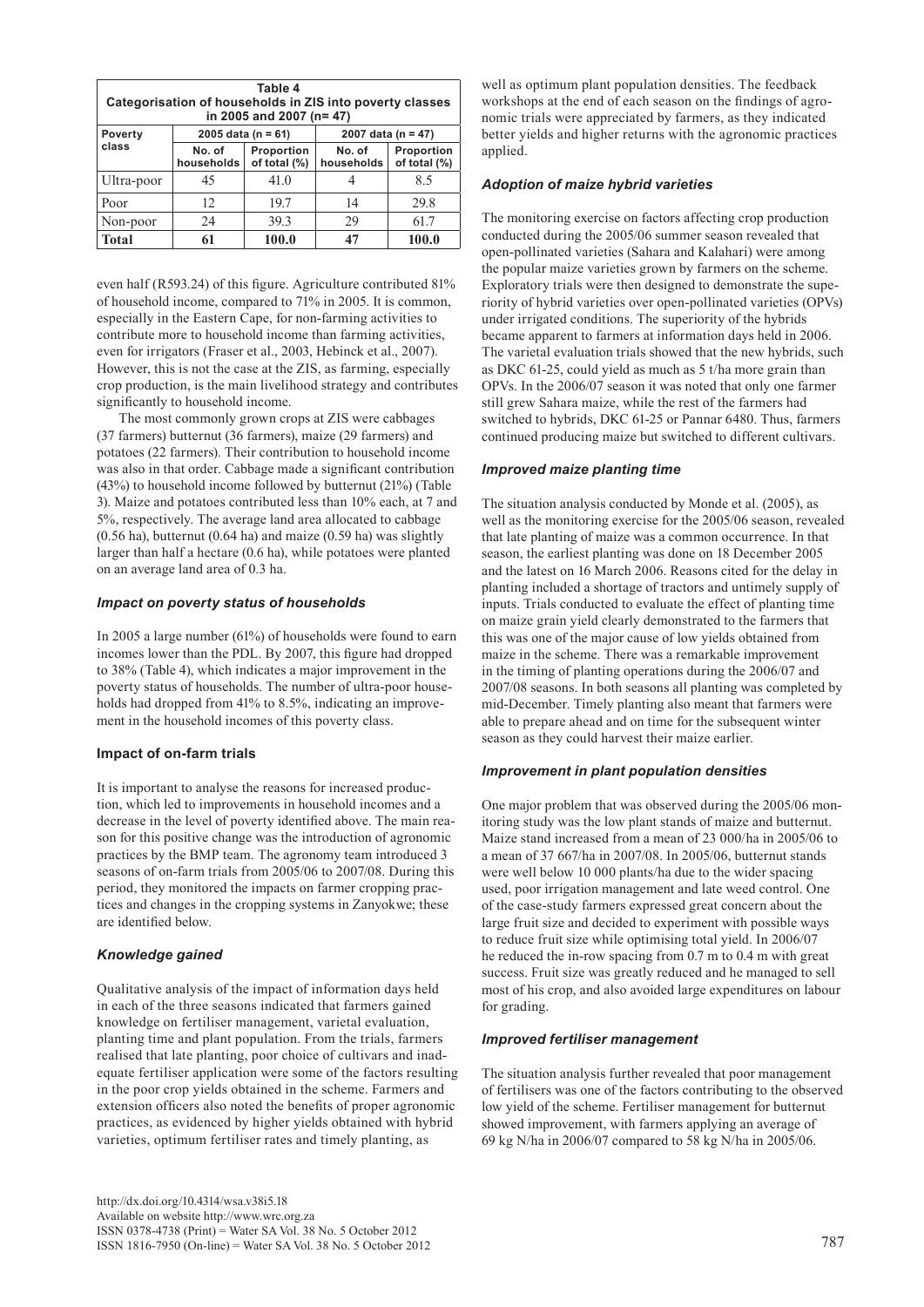#### *Diversifying into green maize production*

It was noted during the situation analysis and confirmed in the 2005/06 monitoring studies that maize production in the scheme had traditionally been for purposes of producing grain. After green maize trials were carried out in the scheme it became apparent to farmers that this enterprise was more rewarding than grain maize production. This saw an increase in green maize farmers, from nearly zero, to five in the 2006/07 season, and a further increase to 10 in the 2007/08 summer season.

The traditional way of producing green maize in the scheme has been by use of direct seeding. However, trials in the 2006/07 and 2007/08 seasons indicated that seedlings can offer superior performance if properly managed. Only one farmer adopted the strategy of using seedlings in 2006/07 but was disappointed with the performance. The major cause of poor performance was the inferior quality of the seedlings at transplanting, which was related to the source of the seedlings. However, in the 2007/08 season 7 farmers offered to do trials (farmer-managed) on green maize, comparing direct seeding and transplanting. All farmers preferred transplants, which matured early and required less fertiliser compared to direct seeding. The other advantage realised from seedlings was good establishment compared to directseeded maize, the establishment of which was greatly affected by birds feeding on emerging seedlings.

#### *Improved crop yield*

The improvement in plant population and fertiliser management in butternut translated to an increase in yield. Mean butternut yields increased from 6.8 t/ha in 2005/06 to 8.1 t/ha in 2006/07, a 1.3 t/ha (19.1%) increase. Though the average yield of 8.1 t/ha is still far below the potential of 20 to 30 t/ha, it is anticipated that the yield will continue to increase as farmers continue to improve in all aspects of producing the crop, and, in particular, in weed management.

#### *Increased farmer participation*

Initially when the issue of trials and demonstrations was introduced to the farmers, most showed little interest in being involved. Most farmers in the scheme appeared not to have hosted crop trials before and for that reason there was reluctance to offer land for trials. However, after the first season in 2005/06, there was an overwhelming increase in the number of farmers who wanted to host trials in their fields, as they found these to be very useful and rewarding. Feedback on the results of the exploratory and variety trials showed that farmers were very appreciative of the knowledge they had gained from the trials. Many showed a willingness to try some of the high-yielding maize hybrid varieties in their own fields. More farmers than could be accommodated offered their land for the trials.

#### **Impact of the BMP practices on household food security at ZIS**

#### *The general feeling of respondents towards hunger and food insecurity*

When the BMP project was introduced at the scheme, its main objective was to develop and implement technologies and knowledge useful for farmers to improve their livelihoods and quality of life. Thus, improvement in household food security



*Figure 4 Impact of practices on food security (n=47)*

was one of the economic indicators used in this study. When asked about the impact of the new practices on household food security, 87% said that their families had become more food secure than before the project (see Fig. 4).

The main reason for improvements in household food security was that there was more dedication towards farming than there had been 3 years before. However, 11% of respondents highlighted that their food security had not changed at all in the 3-year period in spite of the new practices adopted. The remaining 2% stated that they were more food insecure than before the project was implemented. The high cost of inputs for the new technologies (such as pesticides and fertilisers) was given as one of the reasons for this. Some farmers had since stopped farming due to poor health whilst others kept failing to raise the required membership fee for the MFP that would see them qualify for subsidised credit. Consequently, such farmers did not produce much in the 3-year period which could explain the decrease in their food security. In general, it can be concluded that the new practices have had a positive impact on household food security at ZIS.

The Eastern Cape Province has the highest rates of poverty in the country, with many households reportedly facing periods of food shortage during the year, resulting in them having to skip some meals. This is not the case at Zanyokwe as none of the respondents reported food shortages during any period of the year. Each household indicated that they had 3 meals every day. They accessed alternative food sources from urban markets during times of low own production. The money farmers gained from the sale of their farm produce allowed them to maintain their diet even during the times when crops were not yet ready for consumption.

#### *Main ingredients of the diet and food acquisition strategies*

The main ingredients of the local diet of the farming households at Zanyokwe were rice, samp and maize-meal, which are mostly consumed with other foods such as vegetables, meats and fats and oils. (For a product to qualify as a main ingredient, it had to be consumed at least three times a week). Table 5 shows the main vegetables (including other food groups) consumed as well as the frequency at which these were consumed. Other foods included in this table are the three staples or cereals mentioned above, tubers (potatoes) and legumes (dried peas and beans).

To acquire the above-mentioned foods, the respondents employed two important food-acquisition strategies, namely, buying or producing own food (see Fig. 5). While this did not change over the 3-year period, there was a change in how some of these products were obtained at the time of this investigation compared to 3 years previously. Prior to the implementation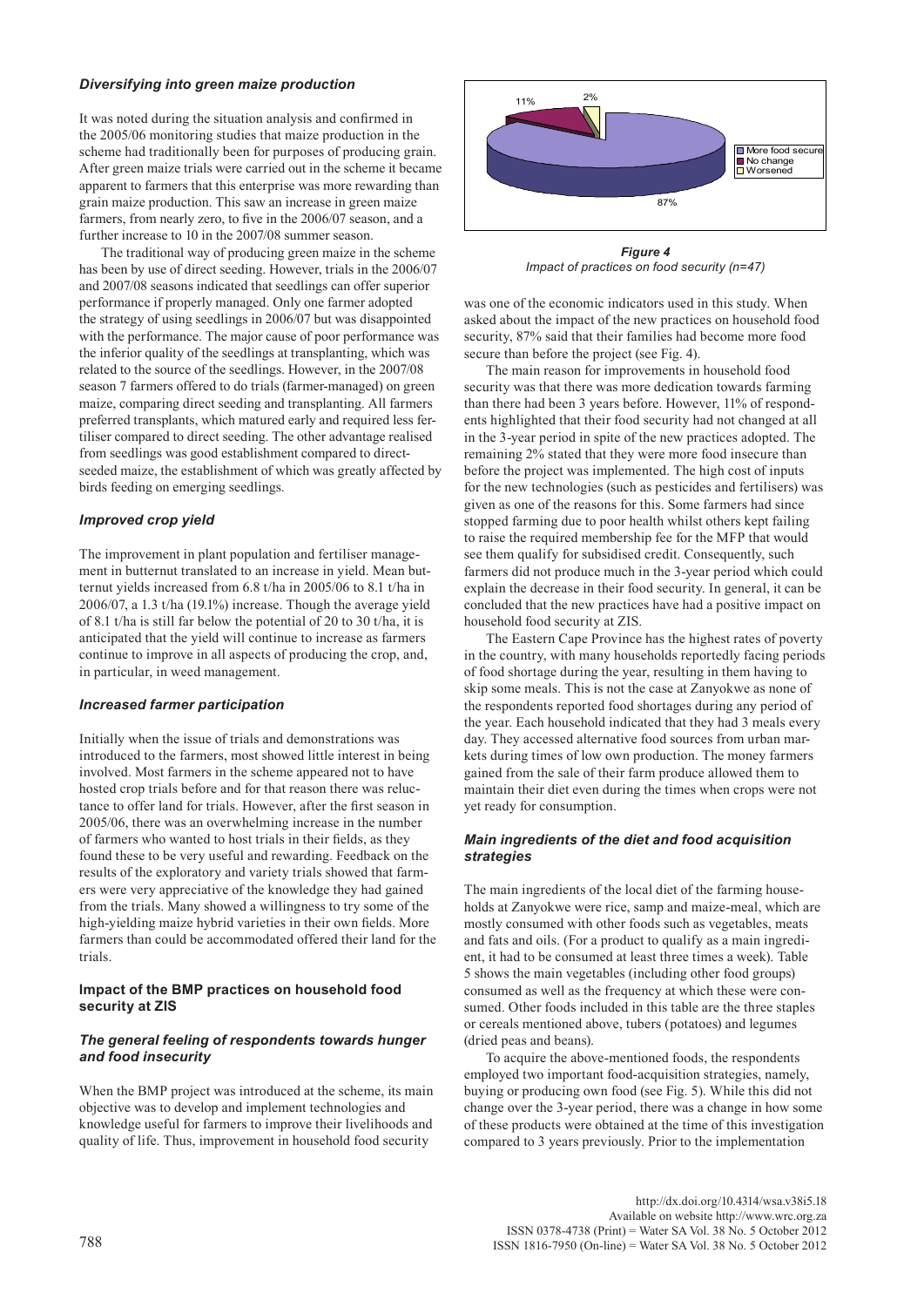| Table 5<br>Availability of main ingredient during the year (n=47) |                                 |                 |                 |                 |                 |
|-------------------------------------------------------------------|---------------------------------|-----------------|-----------------|-----------------|-----------------|
| Main                                                              | <b>Frequency of consumption</b> |                 |                 |                 |                 |
| ingredient                                                        | Every<br>day of<br>the week     | 6 days/<br>week | 5 days/<br>week | 4 days/<br>week | 3 days/<br>week |
| Rice                                                              |                                 |                 | X               |                 |                 |
| Maize meal                                                        |                                 | X               |                 |                 |                 |
| Samp                                                              |                                 |                 | X               |                 |                 |
| Potatoes                                                          |                                 |                 |                 | X               |                 |
| Legumes                                                           |                                 |                 |                 |                 | X               |
| Cabbages                                                          |                                 |                 |                 | X               |                 |
| <b>Butternut</b>                                                  |                                 |                 |                 |                 | X               |
| Spinach                                                           |                                 |                 |                 |                 | X               |
| Onions                                                            |                                 |                 |                 | X               |                 |



*Figure 5 Food acquisition strategies employed by farmers (n=47)*

of the BMP project in 2005, the majority (75%) of households relied on urban markets as their major source of food. In 2007, the opposite was true with the majority (65%) reliant on ownproduction of food (Fig. 5)*.*

#### **Impact of the BMP Project on institutions at Zanyokwe**

#### *Impact of the BMP on normative institutions at Zanyokwe*

The BMP project had a positive impact on normative institutions at Zanyokwe. During the implementation of the project 3 important farmer associations were formed: the Zanyokwe Farmers' Co-operative; village-based primary cooperatives, and a Water User Association (WUA). The Department of Agriculture played a major role in encouraging the farmers to form the co-operatives. Four primary cooperatives were registered and two are at advanced stages of registration. Registered cooperatives opened bank accounts, facilitating easier payment of proceeds from joint marketing activities to members. As a result of their legal status, primary cooperatives can source funds for members for productivity activities. However, none of the newly-established cooperatives had used its legal status to negotiate any contracts on behalf of the membership at the time of the survey.

Farmers joined the central cooperative for the whole scheme as individuals. The main responsibilities of the central co-op are to organise markets for various products, trade (outputs and inputs) as well as to solve problems experienced by primary co-ops. The farmers also indicated that, ever since the establishment of the farmer's co-op, cooperation between different sections had improved. The unity between the different sections is also a result of the efforts of the scheme manager

[http://dx.doi.org/10.4314/wsa.v38i5.18](http://dx.doi.org/10.4314/wsa.v37i4.18) Available on website http://www.wrc.org.za ISSN 0378-4738 (Print) = Water SA Vol. 38 No. 5 October 2012 ISSN 1816-7950 (On-line) = Water SA Vol. 38 No. 5 October 2012 789

appointed by the Department of Agriculture in 2006 to lead the revitalisation of the scheme. With the assistance of the scheme manager, farmers secured funding from the National Development Agency (NDA) for furnishing offices of the central cooperative, purchasing farm equipment and farmer training. The Small Enterprises Development Agency has initiated installation of 20 ha of drip irrigation in consultation with farmers. Other negotiations intended to diversify production were under way but had not achieved results at the time of the 2007 survey.

At the time of this study (2007), formation of a WUA facilitated by the Department of Water Affairs and Forestry (DWAF) was yet to be completed but had already had the impact of uniting the Zanyokwe community, both irrigators and nonirrigators. The process of formation of the WUA managed to involve traditional leadership which is playing an active role in the association. Non-irrigators in Zanyokwe are more organised in their participation in activities of the WUA and their main expectation is the possible establishment of irrigation infrastructure in their village.

#### **Impact of the BMP on regulatory institutions at Zanyokwe**

#### *The conduct of the management structure*

The BMP has also impacted on regulatory institutions as seen in the restructuring of the management structure. In 2005, the management structure of the scheme was almost dysfunctional. Meetings were irregular and there was little or no cooperation amongst the various sections of the scheme. Each section handled its own affairs as it saw fit. There was no formal policy put in place with regard to the general conduct of members of the management. After the situation analysis, the BMP team began to have a series of meetings with farmers encouraging them to strengthen their regulative institutions by enforcing law and regulations. With the establishment of the management structure mentioned above, farmers began to address the problem of irregular meetings. The respondents indicated that they had adopted a mentality of having planned meetings. A general meeting is held once a month but urgent meetings are also held when the need arises.

#### *Restructuring of the marketing system*

At the time of the situation analysis, the marketing system was characterised by a lack of collective action, as well as informal contracts. The majority of farmers (67%) only used farm gate selling as a marketing strategy and 33% took produce to buyers in neighbouring villages or urban markets. Contract marketing was only with one client, a major supermarket chain, and had been used with mixed results. Achieving good quality of butternut was a major problem for farmers contracted to the supermarket chain. Various aspects of marketing changed for the better with the implementation of the BMP.

In addition to supplying hawkers from Alice, Middledrift, Keiskammahoek, Dimbaza and King William's Town, farmers added new formal markets – a vegetable shop in King Williams Town, a market in Alice, a university and a fresh produce market in Umtata. The University of Fort Hare established a processing unit, which is part of the Agri-park project, and buys products from local producers for processing purposes. The BMP team made an effort to link farmers with potential buyers. This was first achieved by arranging visits to nearby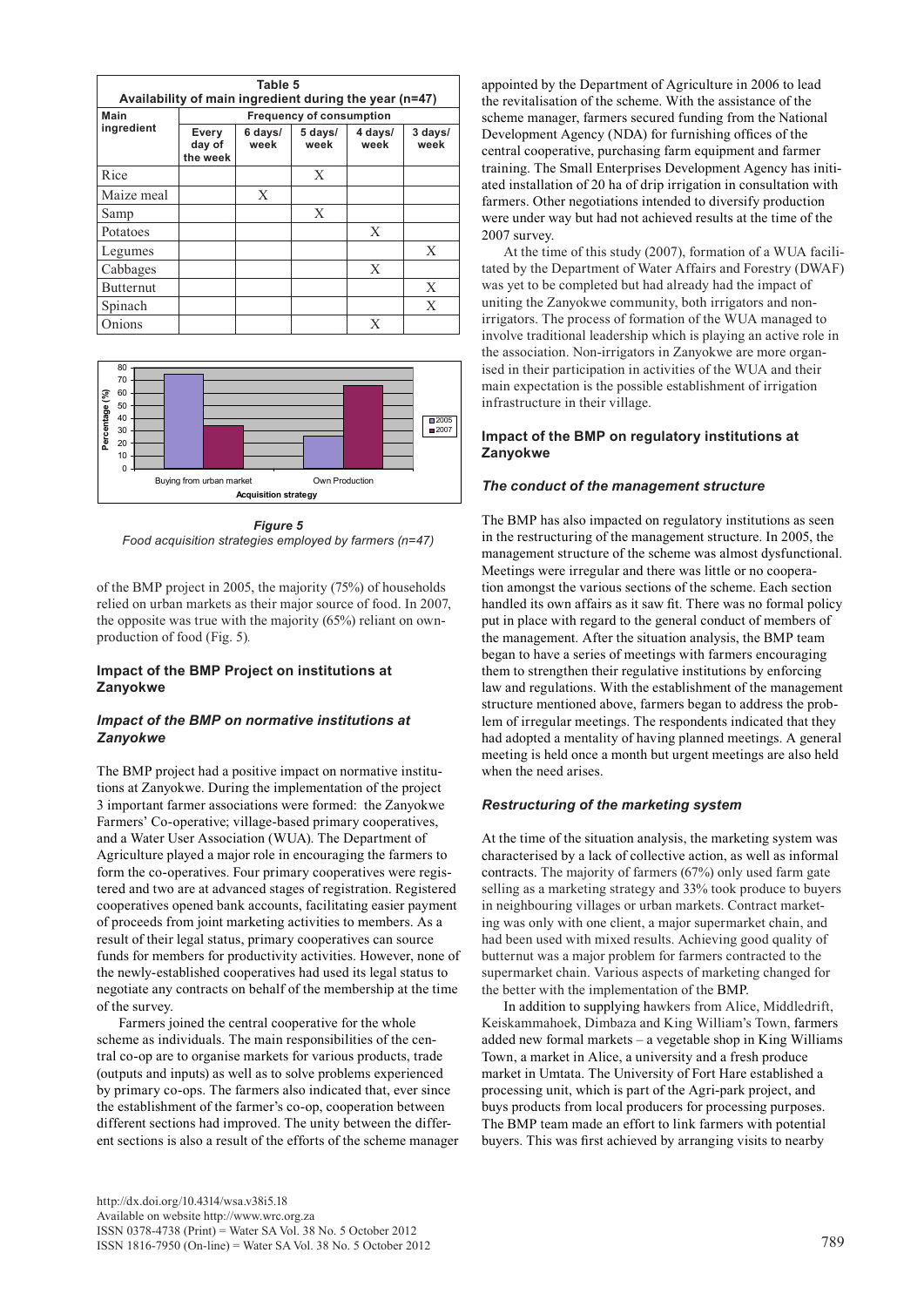markets with the intentions of exposing the farmers to an ideal marketing system as well as initiating agreements between them and buyers.

During these visits, farmers learned how to grade and pack products. They were also introduced to different crops sold at the market, and how they were selling. Farmers were equipped with market information, including the times of year when different products fetch higher prices at the market. They were also introduced to different marketing agents who gave them information about the kinds of products and quantities needed, as well packaging. As a result of this exposure, farmers' marketing skills have improved, especially in the marketing of butternuts. The grading of butternuts takes place at Zanyokwe, and the packaging has improved considerably.

The performance of these marketing functions by farmers had a positive impact on the incomes realised from the sale of butternuts. In 2007, a 10 kg bag was sold at an average price of R15.00/bag compared to only R12.00 in 2006. The change in prices was brought about mainly by performing extra marketing functions, an effort to meet the requirements of a major supermarket chain, as well as perfect timing of production. The main marketing outlet for butternuts is a major supermarket chain's outlets in Port Elizabeth but farmers have negotiated to supply the East London outlets as well. The relationship between farmers and the supermarket chain has improved, and the payment process has been streamlined, thus reducing the waiting period for payment from up to a year to 3 months or less. The farm manager hired by the supermarket chain has also been withdrawn, implying that a relationship of trust between the farmers and the client has now been built.

Farmers established a new market, the Kei Fresh Produce market in Umtata with the assistance of Mr Amankrah and the Department of Agriculture. This offered an alternative market to the supermarket chain for butternut. Farmers visited the market in Umtata and sent in a first consignment of 1 600 pockets of butternut. Delays in payment reduced volumes for a second and third consignment to 1 300 and 1 041 pockets, respectively. The reduced volumes also reduced margins for farmers and more needs to be done to restore confidence of farmers in this market.

#### *Rules and regulations for accessing land*

The institutions that govern the use of land were still very weak at the time of the survey. There had been no improvement in the way people access land at Zanyokwe. The problems of land tenure, short lease periods, and expensive rentals prevent people from cultivating more land. In 2007, the landless still accessed land in the same way, i.e. through negotiations between the landless and landowner. There had been no intervention by the traditional leaders and neither the farmers nor the Department Of Agriculture had made progress in this regard. The land tenure issue had been referred to the Department of Land Affairs in 2005, but there was still no solution at the time of the impact assessment.

#### *Institutional arrangements for managing water*

For irrigation to be viable, socially and economically as well as environmentally, institutions must evolve to be compatible with concepts of sustainability. Understanding how competition for water will affect irrigation requires an indepth understanding of the institutional settings, i.e., the laws and regulations which apply. The findings of this study

at Zanyokwe revealed that such institutions were still very weak. There is still a lot of dependency on government especially when it comes to repairing irrigation infrastructure. The formation of a WUA is one step to make sure that people use water wisely and that they pay for it. While the WUA was still in the process of being registered, the BMP made an attempt to improve water usage at the scheme by introducing a technology that would ensure that all irrigators use water efficiently. A few wetting front detectors were installed in farmers' fields, which indicate when soil water is sufficient. The farmers in whose fields detectors were installed were happy and indicated that the technology saved water. The respondents also requested formal training with regard to the use of the detectors to equip farmers with knowledge and skills in water management.

#### *Institutions for maintaining and operation of irrigation infrastructure*

The Zanyokwe scheme infrastructure deteriorated due to lack of maintenance. In 2005, farmers revealed that about 100 ha of land had been taken out of production due to leakages from underground pipes that affected all sections of the scheme. The situation gradually improved as the Department of Agriculture worked with the BMP to revitalise the scheme. Farmers initiated activities to assist with fund raising, with mixed results. Efforts to coordinate stakeholders active in Zanyokwe began at a meeting at Fort Cox in 2007 but did not yield results. Farmer organisation was not strong enough to follow through on resolutions agreed at Fort Cox. The BMP worked with farmers to carry out an audit of the scheme and to assess issues of operation and maintenance, as shown in Table 6.

Though farmers received some training on how to operate and repair irrigation infrastructure, they play a limited role in the maintenance of irrigation infrastructure. The absence of a workshop at the scheme was cited by farmers as a constraint in repairing irrigation infrastructure. There is no stock of spares readily available and these have to be ordered from East London. Usually, it takes weeks or months before the ordered spares arrive. It also means that they have to hire transport to fetch the spares. The other problem mentioned was that some repairs lead to water cuts in areas or stations that are not affected. This is due to the layout of the current irrigation system. Farmers who are not affected usually complain when water is cut. Farmers pointed out that valves are needed for every station so that repairs in one station do not affect the other stations.

#### *Impact on quality of extension services*

At the time of impact assessment, access to extension services by irrigators had not yet improved. In fact, as farmers put it, 'it's worse than before'. The results of the situation analysis carried out in 2005 revealed that there were 2 extension officers attached to the scheme. However, visits by extension officers were few and irregular. It was apparent at the time of the assessment that the situation had gone from bad to worse. However, farmers benefited from the extension advice given by the BMP project team, especially on agronomic practices. The adoption of a number of newly-introduced practices and the impact of these on their economic wellbeing is testimony to this. At the time of the survey, the scheme had a newlyappointed manager, reflecting the Department of Agriculture's efforts to revitalise irrigation schemes. Extension services were therefore expected to improve in future.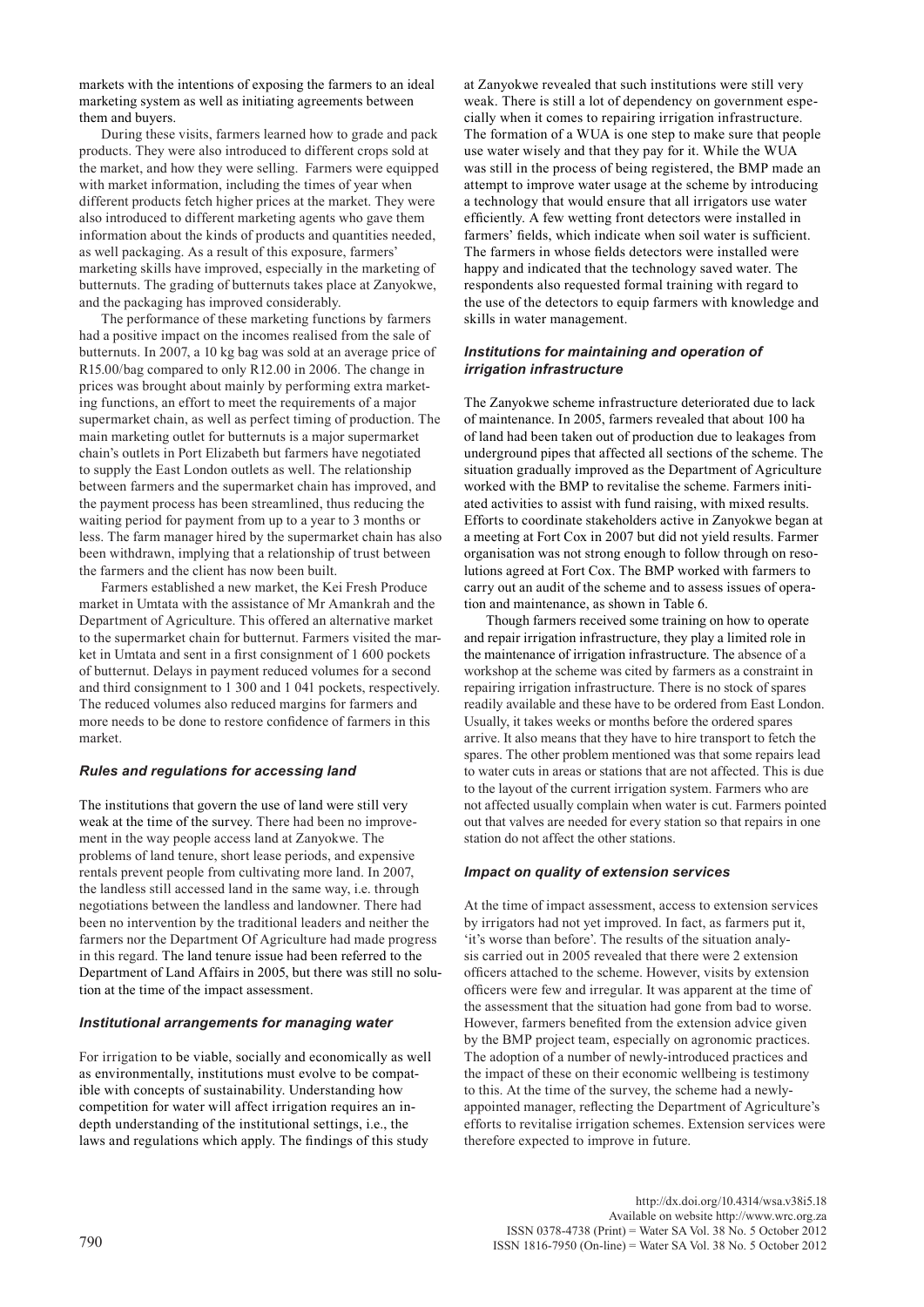| Table 6<br>Recommended interventions on operation and maintenance for Zanyokwe Irrigation Scheme                                    |                                                                                                                                                                                                                                                                                                                                                                                                                                                                                                                                        |  |
|-------------------------------------------------------------------------------------------------------------------------------------|----------------------------------------------------------------------------------------------------------------------------------------------------------------------------------------------------------------------------------------------------------------------------------------------------------------------------------------------------------------------------------------------------------------------------------------------------------------------------------------------------------------------------------------|--|
| <b>Characteristics</b>                                                                                                              | Description of status quo                                                                                                                                                                                                                                                                                                                                                                                                                                                                                                              |  |
| Operation and control                                                                                                               | There is no one given responsibility to oversee acquisition, equitable apportioning of pipe-sprinklers,                                                                                                                                                                                                                                                                                                                                                                                                                                |  |
| of key infield irrigation                                                                                                           | and control of irrigation scheduling and mechanisation operations of equipment or systems.                                                                                                                                                                                                                                                                                                                                                                                                                                             |  |
| equipment including<br>pipe-sprinkler sets and<br>mechanisation equipment<br>units                                                  | Interventions: Assisted farmer groups at section and scheme level in establishing a committee with<br>an O&M manager/technician responsible for all field operations, to oversee development and imple-<br>mentation of organised irrigation scheduling and mechanisation plans.                                                                                                                                                                                                                                                       |  |
| Equipment (sprinklers,                                                                                                              | No one performs routine scheduled maintenance or determines when and what kind of maintenance is                                                                                                                                                                                                                                                                                                                                                                                                                                       |  |
| hydrants and tractor-                                                                                                               | needed on the irrigation system.                                                                                                                                                                                                                                                                                                                                                                                                                                                                                                       |  |
| equipment) maintenance.                                                                                                             | Interventions: Assisted farmer groups at section level in establishing a maintenance team responsible                                                                                                                                                                                                                                                                                                                                                                                                                                  |  |
| Troubleshooting or                                                                                                                  | for all system tests and maintenance of mechanisation units. The team determines what is causing                                                                                                                                                                                                                                                                                                                                                                                                                                       |  |
| operation monitoring or                                                                                                             | an operating error and decide what to do about it, and observe gauges, meters, or other indicators to                                                                                                                                                                                                                                                                                                                                                                                                                                  |  |
| science                                                                                                                             | make sure a system/machine is working properly or use scientific methods to solve problems.                                                                                                                                                                                                                                                                                                                                                                                                                                            |  |
| Equipment selection                                                                                                                 | Determining the kind of tools and equipment needed to do a job or repairing machines or systems                                                                                                                                                                                                                                                                                                                                                                                                                                        |  |
| or repair. Problem identi-                                                                                                          | using the needed tools.                                                                                                                                                                                                                                                                                                                                                                                                                                                                                                                |  |
| fication or monitoring or                                                                                                           | Interventions: Assist in establishing a technical advisory task team to provide information on current                                                                                                                                                                                                                                                                                                                                                                                                                                 |  |
| management of material                                                                                                              | equipment. Identify the nature of problems or assess progress in learning or operations. Obtain and                                                                                                                                                                                                                                                                                                                                                                                                                                    |  |
| resources                                                                                                                           | see to the appropriate use of equipment, facilities, and materials needed to do certain work.                                                                                                                                                                                                                                                                                                                                                                                                                                          |  |
| Establish a 'think tank'                                                                                                            | Generating or adapting number of different approaches to problems, equipment and technology to                                                                                                                                                                                                                                                                                                                                                                                                                                         |  |
| on technology design or                                                                                                             | serve user needs or analysing needs and product requirements to inform design                                                                                                                                                                                                                                                                                                                                                                                                                                                          |  |
| operations analysis.<br>Idea generation or<br>information gathering<br>or solution appraisal or<br>identification of<br>key causes. | Interventions: Assist farmers to establish an information centre on the scheme, teaching farmers how<br>to find information and identify essential information. Staff will observe and evaluate the outcomes<br>of a problem solution to identify lessons learnt or redirect efforts, identify the things that must be<br>changed to achieve a goal, evaluate the likely success of an idea in relation to the demands of the situ-<br>ation, use logic and analysis to identify the strengths and weaknesses of different approaches. |  |
| Develop a maintenance<br>plan.                                                                                                      | Generally, no clear plan for consistent repair, replacement and upgrade of the infrastructure, person-<br>nel to manage maintenance, funding and properly planned maintenance strategy to service all irriga-<br>tion infrastructure, mechanisation operations, transport and storage facilities.                                                                                                                                                                                                                                      |  |
|                                                                                                                                     | Interventions: Assist farmers to draw up a maintenance plan, and establish mechanisation plan for<br>field operations and generation of funding for all maintenance works on the scheme.                                                                                                                                                                                                                                                                                                                                               |  |

# **Conclusions**

# **Impacts of the BMP on social wellbeing**

The skills introduced and adopted at ZIS were in the areas of water management, agronomic practices (use of certified seeds, correct rates of fertilisers and herbicides, correct time of planting and integrated pest management), marketing, institutional arrangements as well as leadership and management. More than 90% of respondents indicated that there was improvement in agronomic practices and water management and 68% indicated an improvement in marketing. More than half of farmers worked on their farms on a daily basis in 2007, a major change, as none of the farmers reported working over weekends in 2005.

# **Impact of the BMP on economic wellbeing**

More than 60% of farmers acknowledged improvements in land use intensity. This was due to increases in acreage of crops such as cabbages and butternut, as well as planting in both seasons (summer and winter). In 2005, almost all land was fallow during the winter period at ZIS. In 2007, more than 40% of farmers cultivated their land in winter.

As was the case in 2005, farming made significant contributions to household income. However, the contribution improved from 71% in 2005 to 81% in 2007. Farmers made most money on cabbages and butternuts. The increase in household incomes had a positive effect on poverty status of

as indicated by 66% of respondents compared to only 25% in 2005. Food remained the main expenditure category though, as was the case in 2005. In general, it can be concluded that introduction of the BMP project has had immense positive impacts on the socio-

economic welfare of both the Zanyokwe farmers and the surrounding communities. Given more time, the magnitude of impact could increase, as more and more farmers adopt the new agronomic practices.

households. The proportion of households earning incomes that were below the poverty line dropped from 61% in 2005 to 38% in 2007, while the proportion of ultra-poor households dropped

The majority (87%) indicated that they were more food secure than was the case before the implementation of the project. Also, own production was the main source of vegetables,

# **Acknowledgements**

from 41% to less than 10%.

The authors are grateful to the Water Research Commission (WRC) for funding this research. Gratitude is also extended to the people of the Zanyokwe Irrigation Scheme and everyone who participated in making this study a success.

# **References**

BEMBRIDGE TJ (1999) Guidelines for rehabilitation of small-scale farmer irrigation schemes in South Africa. WRC Report No.